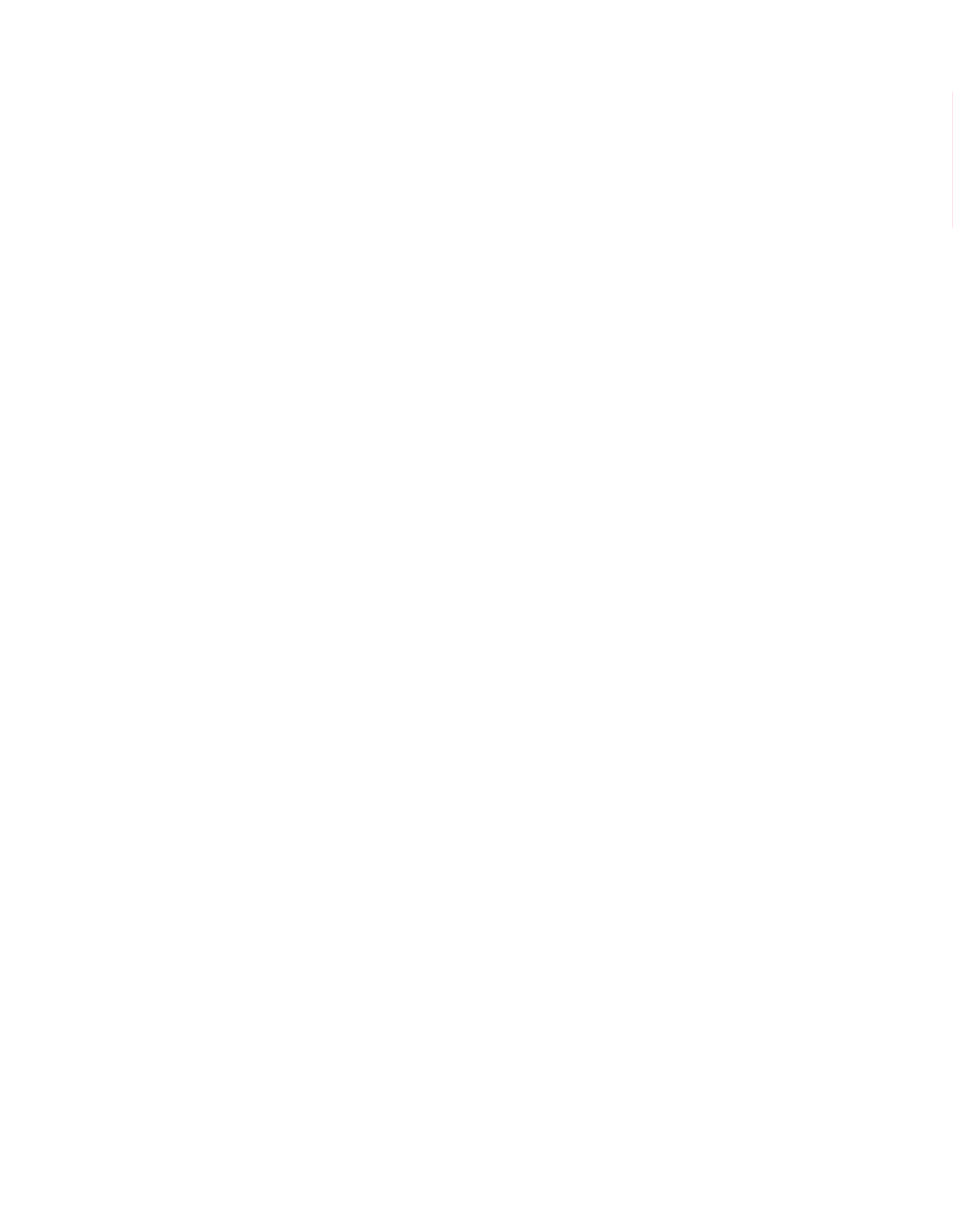# Executive Summary

The human resource management profession stands at a major crossroads. Discussions have been going on for decades about a more business-driven approach to HR, whether that goes by human capital management (HCM), talent management strategy or strategic HR. Yet a majority of companies and their senior leadership are "just not there yet." T

HR Certification Institute® (HRCI®), with gold-standard HR credentials that demonstrate the mastery of HR knowledge and practice-based experience, commissioned this study to identify the current state of HR and the course forward for a profession that is being asked to contribute much more to the bottom line. The study reflects the opinions of HRCI certification holders as well as non-HR, C-suite leaders and division/ department heads.

The results indicate that organizations are ready for a more strategic HR function, one that is more closely aligned with return on investment goals. Regarding the significance of earning a certification in this transforming field, survey participants responded <u>with support of HRCI certification exams. Their focus</u> is on continued and enhanced forms of professional development to keep pace with business management and strategic components, in order to guide them as they adapt to future business and HR needs.

HRCI commissioned this study to answer the question that is on all diligent HR professionals' minds: When it comes to advancing as an HR practitioner, being respected in the HR community and, most importantly, being recognized as a company leader (helping the C-suite and colleagues achieve the business objectives), what HR skills and which credentials mean the most?

#### About HRCI Certifications

Earning a credential from HR Certification Institute® , ®) speaks volumes – about you as an HR professional, about the organization you serve and about the employees who put their trust in you. An HRCI certification distinguishes you as a master in the HR field, with proven levels of skills and knowledge, and the competence necessary to mitigate risks and drive business results.

Whether you are an HR expert seeking the Senior Professional in Human Resources® (SPHR®), just starting out and want to prove your HR knowledge by earning the Associate Professional in Human Resources™ (aPHR™), or are focused on global HR practice, HRCI has a suite of proven credentials that are just right for your level of experience.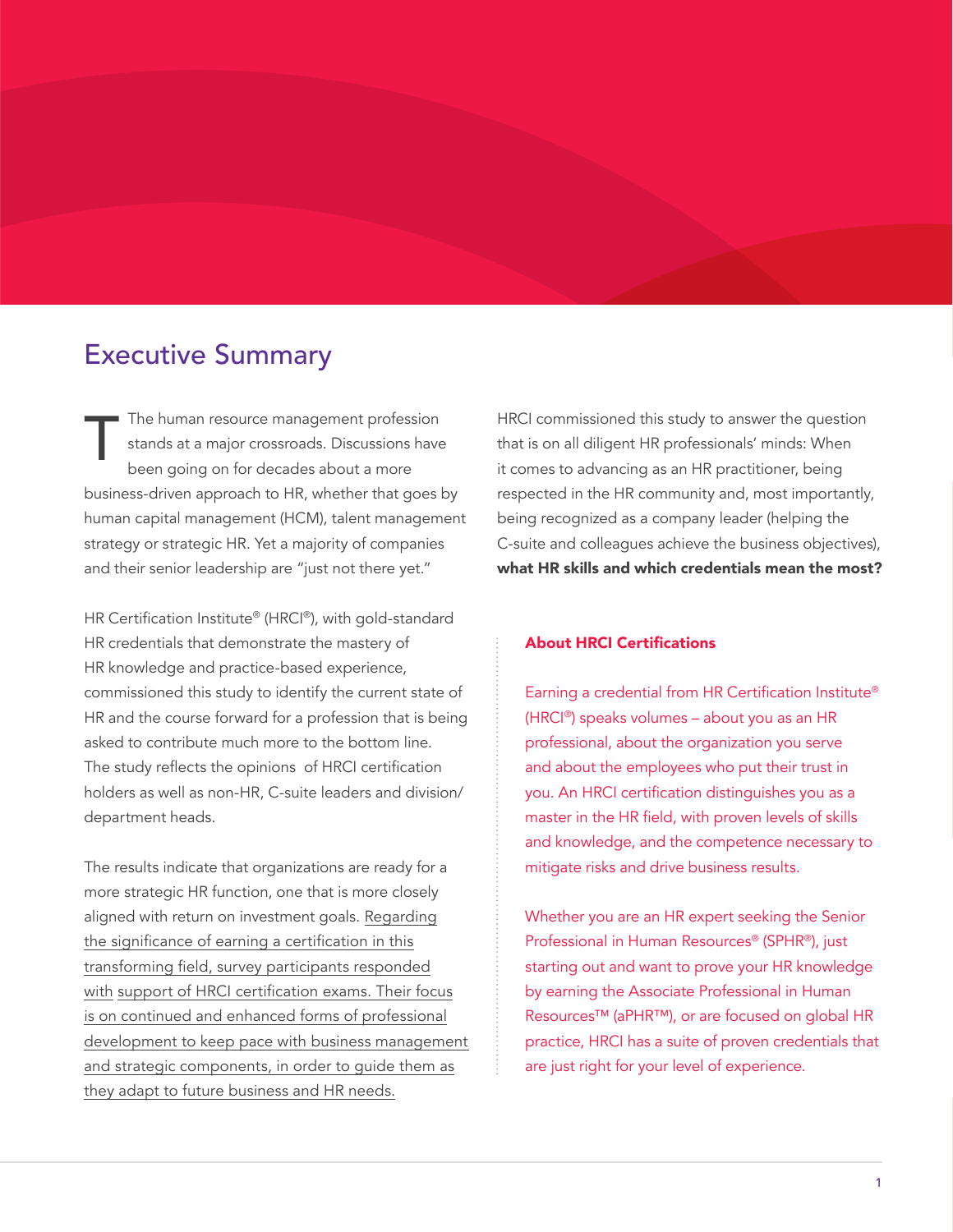# Current State – Setting the Stage for the HR Profession, and HRCI

## The State of the HR Profession

The HR profession has reached a crossroads. It's time for HR to make a definitive, industry-wide transition from the perception of being a cost center to the reality of being a strategic business unit, like it already has at many companies. The C-suite also has a role to take a clear and unbiased look at the objective and measurable value that HR can provide, recognize the huge strategic importance of the function and welcome HR leadership into the boardroom. Breakthroughs in technology, some which can either enhance and amplify, or perhaps even replace existing roles and tasks, are also requiring adaptation, or challenging a new HR to emerge.

*Predictions for 2017: Everything is Becoming Digital,* Bersin by Deloitte observes that digital forces are requiring organizations to rethink how to manage, engage, lead and develop people. Josh Bersin, Principal and Founder of Bersin by Deloitte, Deloitte Consulting LLP, says:

*"The shift in structure changes the way we lead, manage and move people throughout the company. It also pushes us to continuously learn faster than ever. Companies must try new things, such as crowdsourcing in which you obtain ideas, content and services through an online community, rapidly deploy new products and services, iterate, and* 

*quickly learn what fails and what works. This customer-centric way of doing business has shifted decisionmaking to the edges of the company and requires a new way of thinking about management and HR."*

Despite much agreement that HR can and should be a driving force for business, many HR professionals and non-HR leaders have yet to benefit from this transformation in role and responsibility. Yet, a great deal of work has been done to move the HR field forward:

- Endless academic studies, including several notable corporate experiments have been conducted (with varying results, but enough positive successes to suggest the way forward) (2) (3) (4).
- A few (possibly premature) start-ups and entrepreneurial endeavors to kick-start the changeover to a more strategy-focused HR function.
- A proliferation of consultants and specialists who happily poach various HR functions from without.
- An explosion in technologies that simplify HR processes.

While the movement is positive, the result is that many HR leaders and practitioners (and C-suite) may feel lost as to how to define and build a best-inclass HR function. Which philosophies should they adopt? Who are the teams and players to get there? What are the tangible resources and platforms to achieve success?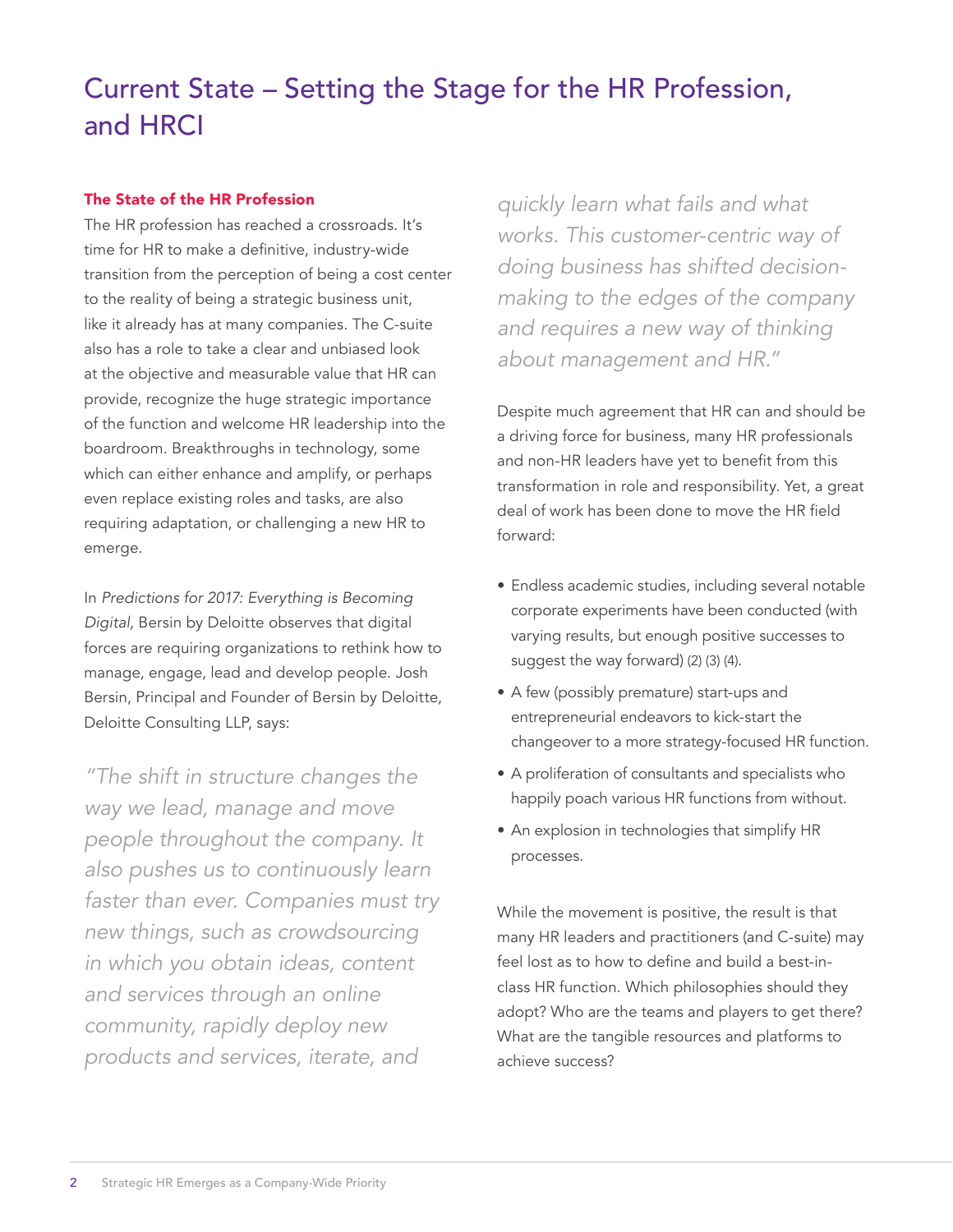# A Mountain of Opportunity for HR – But Which Path to Take?

Perhaps an analogy will help describe the opportunities ahead for the HR profession, the C-suite and middle management. Consider a mountain with two trails. In one direction lies a well-trod path up the mountain. It is swarming with guides who will, for a price, point the way, carry the luggage and eventually get HR to the "top." But this is the easy path, with a summit that lacks a particularly distinctive or good view.

In the other direction there is another path, a bit more

difficult and certainly less travelled. There are few guides and it is not clearly marked.

Those who choose this route must prepare for the climb beforehand. They must be in excellent condition or they will fail. They need to have studied the mountain. They must be able to recognize the potential pitfalls. And they must be mentally prepared for the challenge. This path inevitably reaches the top of the mountain on the side with the truly majestic view.



#### The Guided, Well-Trod Path

Such are the choices that the HR profession now faces. The guided option is the path of least resistance, and therefore the one likely to be taken by default. It keeps HR leaders and practitioners on the periphery, at times, and perpetuates the status quo as long as the company faces no major trouble or unexpected growth. The "guides" (the outsourced\* experts, specialized consultants and technology partners who are taking on "traditional HR" roles), offer a message

of risk-free, low-effort ease. There will be no brilliant vistas or startling discoveries on this path, but the job will get done competently and cost effectively. Health and welfare benefits will be administered remotely, talent acquisition will be handled chiefly by recruiters and compensation/payroll will continue to be in the purview of ADP and others. That path ends in a fog–

*\*There is, without question, a time and a place for outsourcing. Many functions actually are better done by specialized experts. What ought to be core competencies, however, ought not to be outsourced.*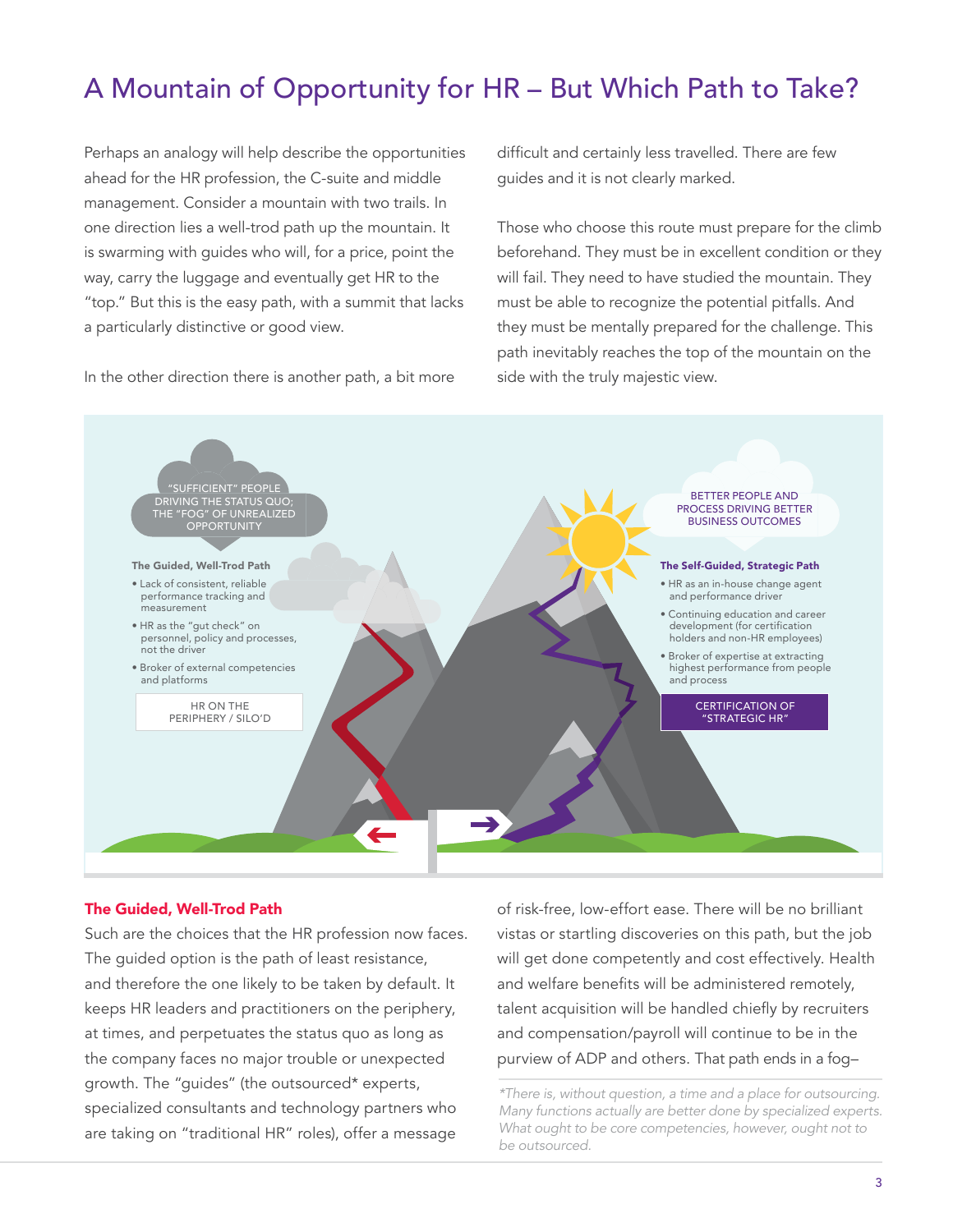literally the IT cloud of solutions-where more and more HR activities will be handled digitally by employees and managers.

If that path is chosen, the C-suite will lose out on an incredibly rich strategic potential. Technology and consultants will absorb the HR function entirely. While broader performance metrics may appear to remain steady, a tremendous growth opportunity will be lost. HR leaders and practitioners are held at a distance. The abilities to track and amplify people performance, to strategically recruit and retain talent in alignment with the company's vision and to transform organizations from the inside-out will remain just beyond the CEO's grasp.

### The Self-Guided, Strategic Path

The more rigorous path represents the longer, more intensive journey, but also one that's more rewarding. This view provides the C-suite with more strategic HR analysis and outlooks that can be used to maximize profits and unlock the organization's true potential. This path, while requiring greater effort and collaboration, will ultimately enhance business and improve the bottom line. 3

C-suite and HR leaders need to join forces to ensure that the best possible outcomes are achieved. Both sides need to abandon preconceptions and look at the facts concerning the real and potential value that strategic HR brings to the table. The time for action has arrived.

To better equip HR to assist the C-suite in driving more impactful, strategic business outcomes, HRCI believes there are three main trends that call for immediate action:

- Technology continues to advance rapidly and outsourcing as a corporate strategy is increasing in popularity. What is the right mix of HR technology, HR outsourcing and in-house HR expertise that can provide more strategic value?
- The HR function, in many corporations, is still seen as a cost center rather than a legitimate participant in strategic business decisions. That perception is slowly being eroded. Talent management has become an industry in itself, and is rightly the purview of HR. How can the C-suite and HR work together to drive better business outcomes?
- Outmoded corporate thinking is finally shifting. The customer is no longer widely regarded as merely the lever that moves the demand side of the profitability equation. Today's customers have choices. Likewise, the employee is no longer viewed as merely a resource to be used to achieve what is wanted or needed by corporate management. Employees, like customers, have options. Employees want to be thought of as more than mere cogs in the wheel. They desire to provide input about decisions for, and ultimately drive, sustainable outcomes. How can HR better address the needs of external customers as well as internal stakeholders?

Both sides need to abandon preconceptions and look at the facts concerning the real and potential value that strategic HR brings to the table. The time for action has arrived, and as the gold standard for human resources, HRCI is taking a leadership position in driving understanding, engagement and certification of strategic HR.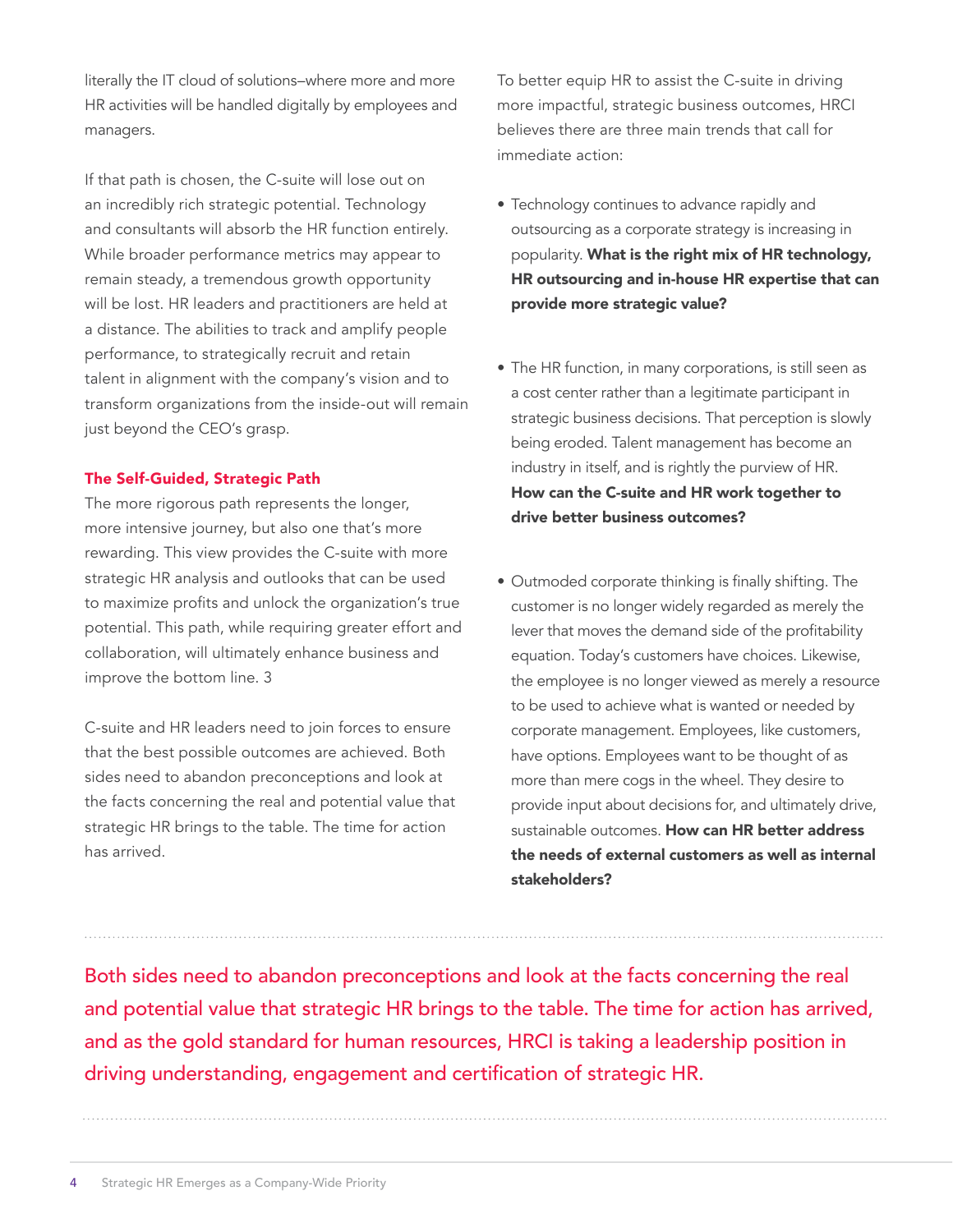# What Do We Really Mean by Strategic HR?

To better understand "current state" HR trends and the "future state" needs of business leaders across multiple industries and organization types, HRCI turned to the best source of answers–you. In partnership with a third-party, independent research firm, HRCI commissioned research on its current certification holders, as well as those working with them in non-HR roles.

Much of the focus of this research is on the long-term viability and desirability of a strategic HR function. The results of this study are based on qualitative exercises (one-on-one, in-depth interviews and online focus groups) and online surveys conducted with two

primary audiences: 1) current HRCI certification holders and 2) non-HR line managers (division and department heads) and the non-HR C-suite (CEOs, COOs and CFOs). The research had three main objectives:

- Assess awareness and favorability towards human capital management (HCM)/strategic HR.
- Identify top expectations of a world class HR certification organization.
- Determine certification needs, wants and expectations as it relates to exam content and accompanying certification features.

| Audience                                                                                                                                                               | Methodologies                                                                                                                                                           |
|------------------------------------------------------------------------------------------------------------------------------------------------------------------------|-------------------------------------------------------------------------------------------------------------------------------------------------------------------------|
| <b>Current Certification Holders:</b><br>• PHRs, SPHRs and other<br><b>HRCL</b> certifications<br>• HR Leaders, Practitioners<br>and Consultants                       | • One-on-one interviews<br>$(N=49)$<br>• Online survey (N=1,245)                                                                                                        |
| External, Non-Certification<br>Holders:<br>$\bullet$ Non-HR C-Suite<br>• Non-HR Division/Department<br><b>Heads and Line Managers</b><br>• HR Practitioners (non-HRCI) | • One-on-one interviews with<br>non-HR C-Suite and Line<br>Managers $(N=19)$<br>• Online focus groups with line<br>managers (2 groups, N=22)<br>• Online survey (N=567) |

### Major Findings

The research revealed several particularly striking findings regarding the future of HR and HRCI:

- The terms human capital management (HCM) and strategic HR are, for all intents and purposes, essentially interchangeable, though there is a small preference for the latter terminology.
- Non-HR line managers and the non-HR C-suite are both largely favorable to being guided by a more strategic-minded HR department.
- $\bullet$  Less than a third of companies, according to HRCI  $\,$ certification holders, have adopted some form of strategic HR.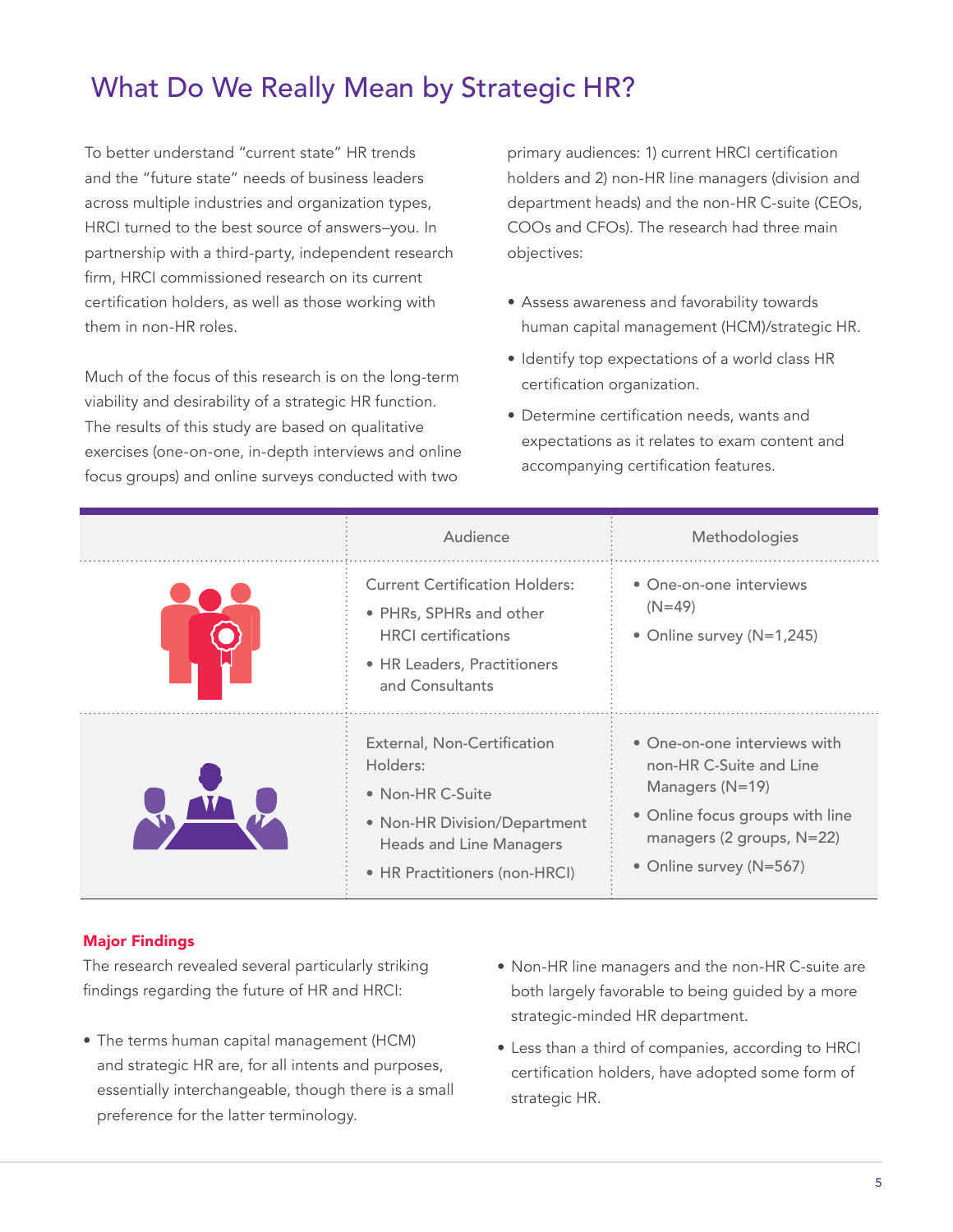- HR leaders must have basic business and finance acumen, be able to analyze and interpret data, and make decisions that will attract and retain the best talent available.
- $\bullet$  HRCI certification holders say focus on strategic HR initiatives should double or even triple in some cases.
- The non-HR C-suite and line managers/division heads agree that there should be more focus on strategic HR initiatives.

"I would definitely champion [HCM] but the way I would want to present *it with my company at least is to show how it results in a better product, which would be the customer work that we do and hopefully more revenue per business unit. That's what they're going to look at and that's what they're going to jump at."*

*– Line Manager (Focus Group Setting)*

#### In-Depth Review

Not surprisingly, labels ("HCM" or "strategic HR") are not nearly as important as engagement, education and the outcomes achieved, both from the perspectives of a C-suite leader and those in the HR function.

The definition of human capital management provided was: "An approach to employee staffing that perceives people as assets (human capital) whose current value can be measured and whose future value can be enhanced through investment." (5) The clear implication is that HR is not a cost/hassle center, but rather the purveyor of a form of capital that can be used to the advantage of and for the growth of the corporation. Moreover, HR can measure success and failure, and can thus also coach up, coach out or do whatever else may be necessary to increase the value of the capital investment.

The underpinning concepts of HCM were viewed as especially attractive to the C-suite. It is reasonable to conclude that the executives in the boardroom would willingly move over to make room for a new seat if the occupant of that seat could, in fact, produce the desirable results that seem to be generally regarded as well within the realm of possibility.

As the figure on page 8 demonstrates ("Adoption, Satisfaction, Support Cascade"), less than a third of companies represented by HRCI certification holders have adopted some form of HCM or strategic HR. Interestingly enough, non-HR respondents (C-suite and line managers) reported slightly higher adoption (their threshold for what "counts" as strategic HR may be lower than experienced HR professionals). Either way, satisfaction with the results of adoption is nearly unanimous. Among those companies where HCM has not been adopted HRCI certification holders tend to support strategic HR more than non-HR audiences, suggesting a need for awareness and education outside the HR profession.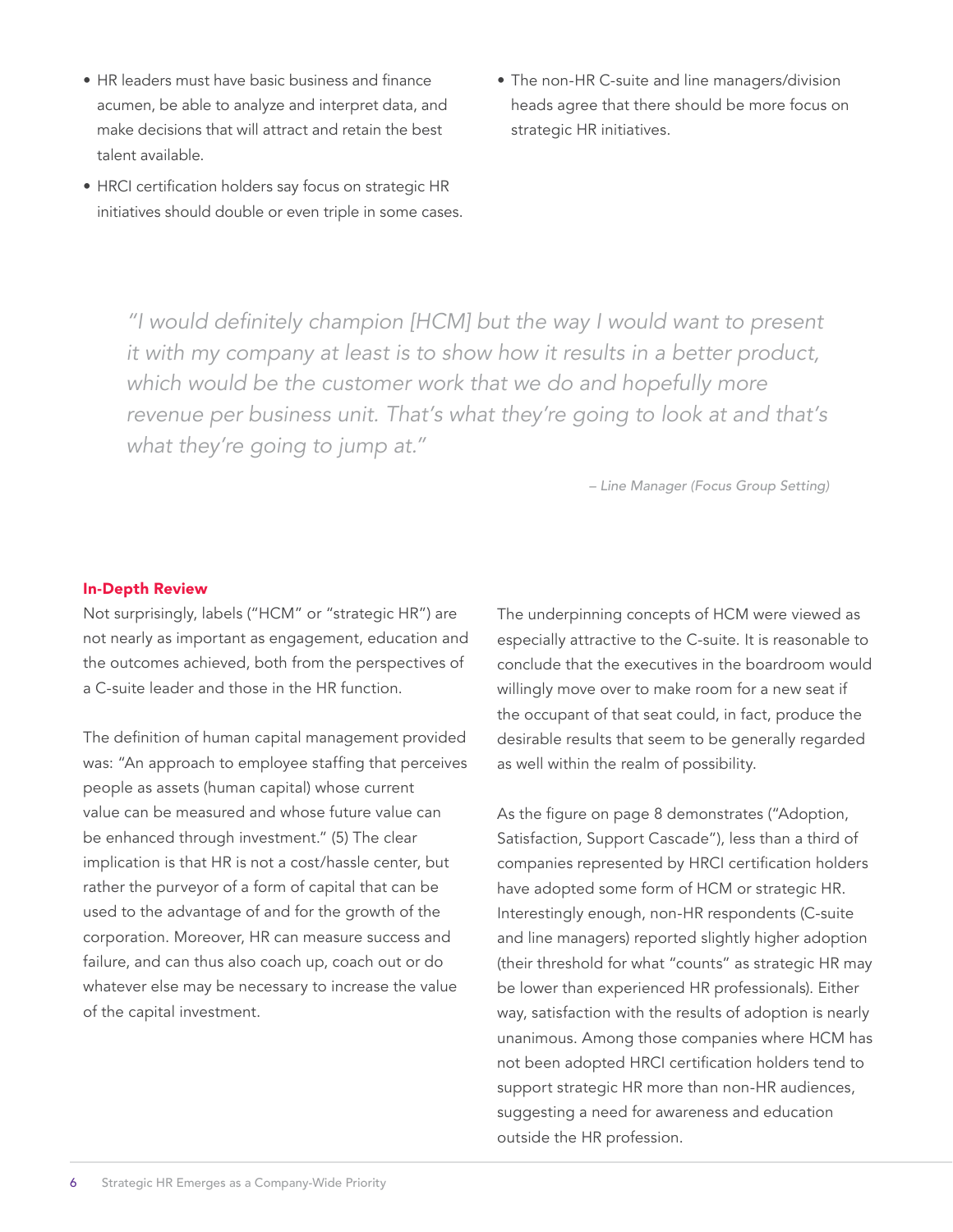### ADOPTION **›** SATISFACTION **›** SUPPORT CASCADE

#### HRCI CERTIFICATION HOLDERS



#### NON-HR C-SUITE AND LINE MANAGERS



Perhaps the most important takeaways from the perspective of non-HR corporate leadership are for HR leaders to be able to:

- Absorb and build upon Profit and Loss Statements.
- Exhibit basic business and finance acumen.
- Interpret big data analytics and turn it into useful information.
- Participate in discussions with the C-Suite to make the best possible decisions to attract and retain the best talent available.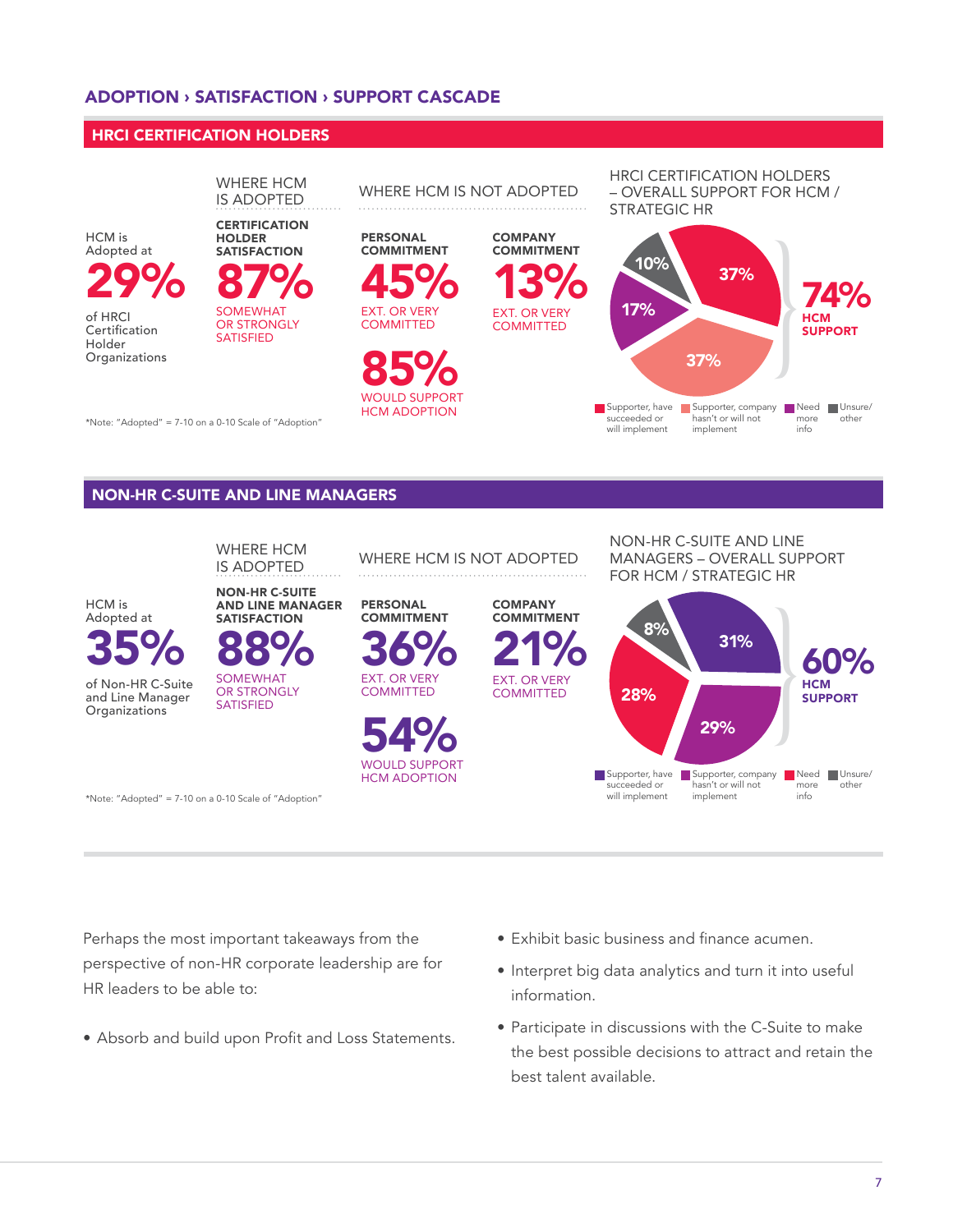### IN THEIR WORDS, WHAT ARE TODAY'S HR LEADERS/PRACTITIONERS MOST FOCUSED ON?

|                                                          | STRATEGIC HR ACTIVITIES                                                                                          | <b>TACTICAL HR ACTIVITIES</b>                                                                                 |              |     |     |     | <b>TOTAL</b><br><b>FOCUSED</b> |
|----------------------------------------------------------|------------------------------------------------------------------------------------------------------------------|---------------------------------------------------------------------------------------------------------------|--------------|-----|-----|-----|--------------------------------|
|                                                          |                                                                                                                  | REDUCING RISK BY ENSURING COMPLIANCE WITH EMPLOYMENT<br><b>REGULATIONS</b>                                    |              | 40% |     | 37% | 77%                            |
| 77%                                                      |                                                                                                                  | SEARCHING FOR CANDIDATES THAT FILL POSITIONS TO MEET<br><b>CURRENT NEEDS</b>                                  |              | 34% |     | 44% | 78%                            |
| <b>FOCUSED ON</b><br><b>RISK REDUCTION</b>               | STRATEGIC HIRING OF CANDIDATES WITH SKILLSETS THAT AID IN THE                                                    | FUTURE GROWTH OF THE ORGANIZATION                                                                             |              | 24% | 37% |     | 61%                            |
|                                                          | INTEGRATE MISSION AND PURPOSE ACROSS ALL DIVISIONS AND JOB                                                       | HR WORKING WITH SENIOR ORANIZATIONAL LEADERSHIP TO                                                            | <b>ROLES</b> | 22% | 31% |     | 53%                            |
| 78%                                                      | ADMINISTRATION AND MANAGEMENT OF TOTAL REWARDS PROGRAM                                                           | (BENEFITS, COMPENSATION, ETC.)                                                                                |              | 18% | 37% |     | 55%                            |
| <b>TALENT SEARCH</b>                                     |                                                                                                                  | TREATING COMPENSATION AND BENEFITS AS A MEANS TO ADD<br>VALUE TO, AND INVEST IN, GREATER EMPLOYEE PERFORMANCE |              | 18% | 34% |     | 52%                            |
|                                                          | CONDUCTING EMPLOYEE SATISFACTION AND ENGAGEMENT STUDIES                                                          |                                                                                                               | 16%          | 23% |     |     | 39%                            |
| 38%                                                      | ENSURING A DIVERSE AND INCLUSIVE WORKPLACE BY PROVIDING<br>AVENUES FOR NETWORKING AND MENTORING UNDERREPRESENTED | <b>GROUPS ACROSS ORGANIZATIONAL LEVELS</b>                                                                    | 14%          | 25% |     |     | 39%                            |
|                                                          | HR DRIVING CHANGE INITIATIVES ACROSS ALL DIVISIONS AND JOB                                                       | ROLES TO IMPROVE PERFORMANCE                                                                                  | 13%          | 29% |     |     | 42%                            |
| <b>ENHANCED</b><br><b>PERFORMANCE</b><br><b>TRACKING</b> | MEASURING HR PERFORMANCE BY COMPANYWIDE PERFORMANCE                                                              | GOALS, NOT JUST HR METRICS                                                                                    | 13%          | 24% |     |     | 37%                            |
|                                                          | ENHANCED DEPARTMENTAL/EMPLOYEE PERFORMANCE TRACKING TO                                                           | <b>IDENTIFY LOW AND HIGH PERFORMERS</b>                                                                       | 12%          | 26% |     |     | 38%                            |
|                                                          | <b>Extremely Focused</b>                                                                                         | Very Focused                                                                                                  |              |     |     |     |                                |

Another notable finding came from the current HR certification holders. They were asked how much time they focus on a set of HR activities (four of which were basic block-and-tackle activities that are characterized as more tactical, and seven of which were activities regarded as more strategic in nature). After initially being asked how much they focused on each activity, they were then exposed to the aforementioned definition of HCM (or strategic HR), and asked how much they would now focus on these same activities after having read more about strategic HR.

The results were revealing indeed, suggesting wide openness to moving towards a more strategic approach to HR. For each of the seven more strategy-focused HR activities mentioned, current HR certification holders would at least double, and in several cases nearly triple their focus on the prescribed activity.

The same was asked of the non-HR C-suite and line managers/division heads, with the results presented below for comparison.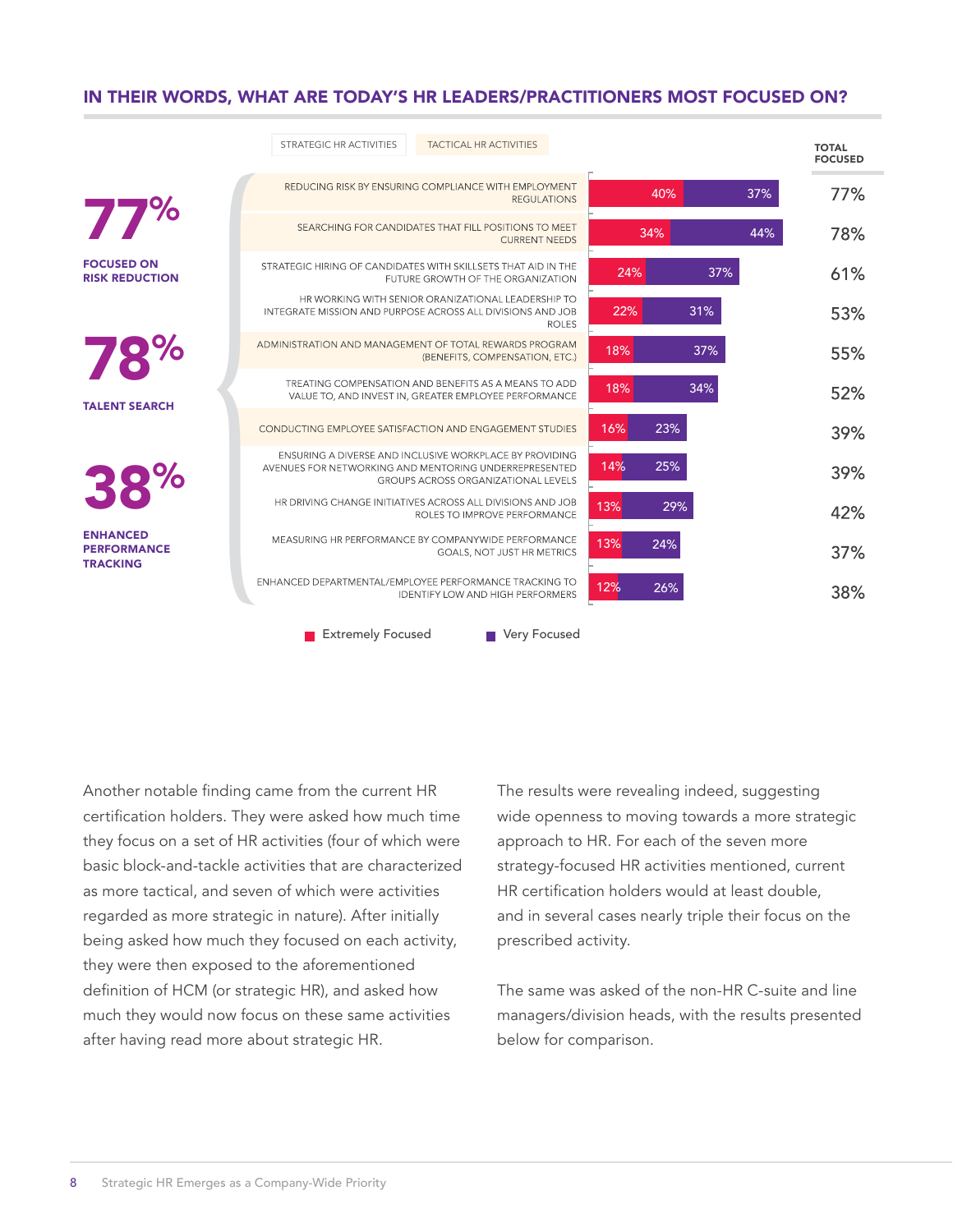### AND HOW EFFECTIVE ARE HR LEADERS/PRACTITIONERS PERCEIVED TO BE?

#### **AMONG HRCI AMONG EXTERNAL AUDIENCES -GENERIC HR EFFECTIVENESS CERTIFICATION HOLDERS TACTICAL/ AMONG NON-HR ADMINISTRATIVE C-SUITE ACTIVITIES** "EXTREMELY" OR **EXTREMELY" OR** "VERY EFFECTIVE" **VERY EFFECTIVE" AMONG LINE STRATEGIC MANAGERS (DIVISION/ ACTIVITIES DEPARTMENT HEADS) OR 'EXTREMELY" OR 'EXTREMELY" VERY FEFECTIVE VERY EFFECTIVE"**

# **HR FUNCTIONS & PRIORITIES - PRE-STRATEGIC HR DISCUSSION AND POST-STRATEGIC HR DISCUSSION**

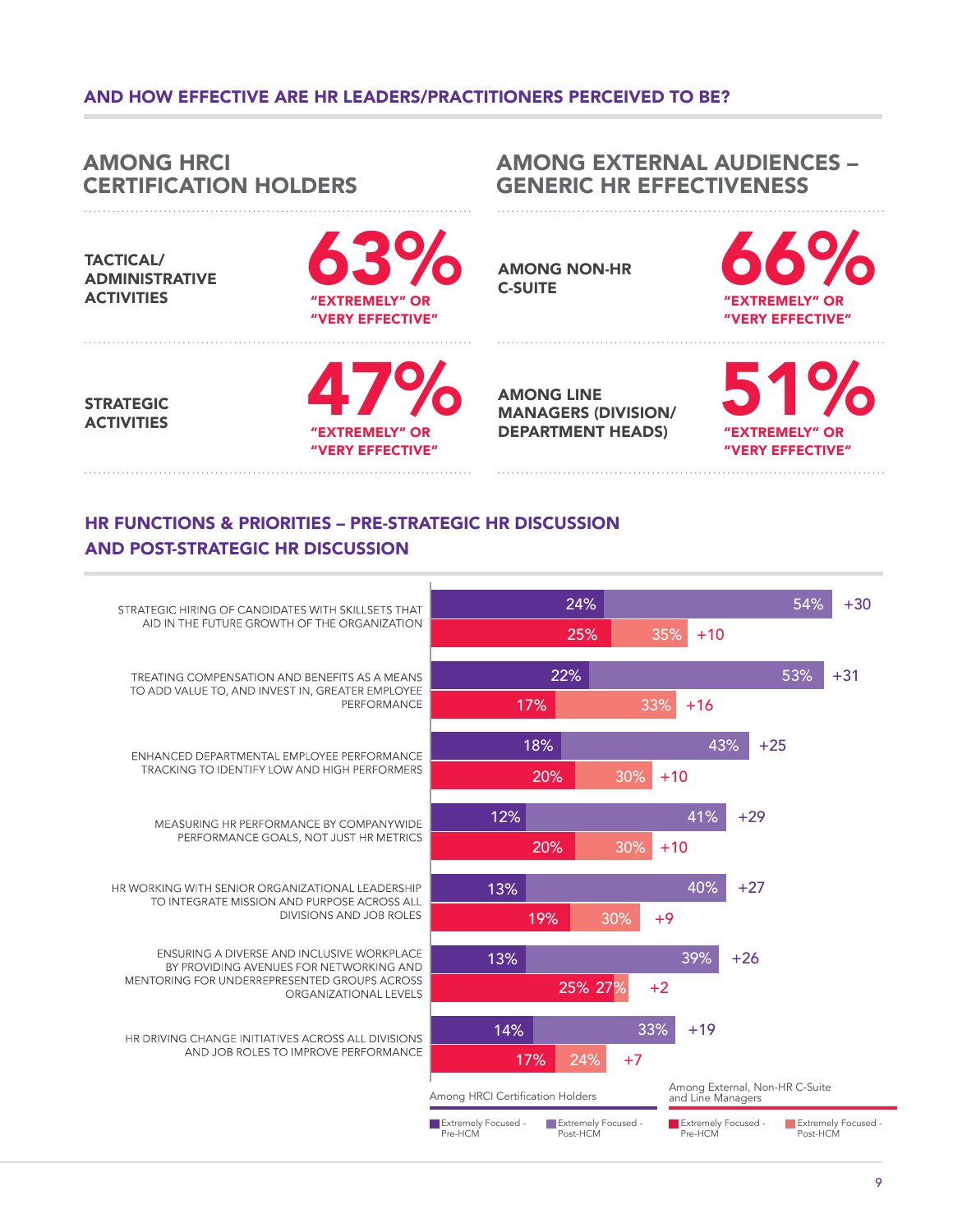#### Additional Findings

Some other interesting discoveries in the research include the following:

- When asked who is responsible for strategic HR/HCM, HR leadership believes the burden falls equally on themselves, and "the entire company."
- The non-HR C-suite, by contrast, believes that most of the responsibility falls on HR leadership. This represents quite a disconnect, and may help explain why less than a third of companies have adopted some form of strategic HR, even though most people support its core principles and outcomes.
- Among certification holders, the top-cited factor contributing to the successful adoption of HCM or strategic HR was HR leadership's role in proactively pushing for it. Company growth was cited as second most important factor.
- Notably, among non-HR audiences, a reaction to company growth was cited first and foremost, with a statistical tie between HR leadership influences and a reaction to industry/HR trends. In other words, sevenof-ten non-HR respondents were either listening to HR leadership, or listening to industry research. For those companies where strategic HR/HCM hasn't been adopted, it's evident that the C-suite will listen, particularly so if the concepts are presented with supporting evidence and a corresponding bottomline impact.
- On the other side, some of the top obstacles to adopting strategic HR included companies spending too much time reacting to trouble in crisis mode, a lack of appetite at the C-suite level and a status-quo mindset ("it's the way it's always been done"). Non-HR audiences were particularly susceptible to the status quo mindset, but were near equally likely to blame a lack of drive at the HR leadership level and the current HR staff not being a "good fit."
- It's clear that if times are good, and in an upeconomy, business owners and organizational leaders should be seizing the moment to enhance their human capital philosophy. The first step is building an HR function of like-minded, strategic HR professionals, and setting forth a concerted HR business strategy to influence the C-suite and inspire the entire company.

#### WHO IS RESPONSIBLE FOR STRATEGIC HR/HCM?



#### FACTORS CONTRIBUTING TO STRATEGIC HR/HCM ADOPTION

(ASKED ONLY WHERE STRATEGIC HR/HCM WAS ADOPTED –



#### FACTORS CONTRIBUTING TO STRATEGIC HR/HCM ADOPTION

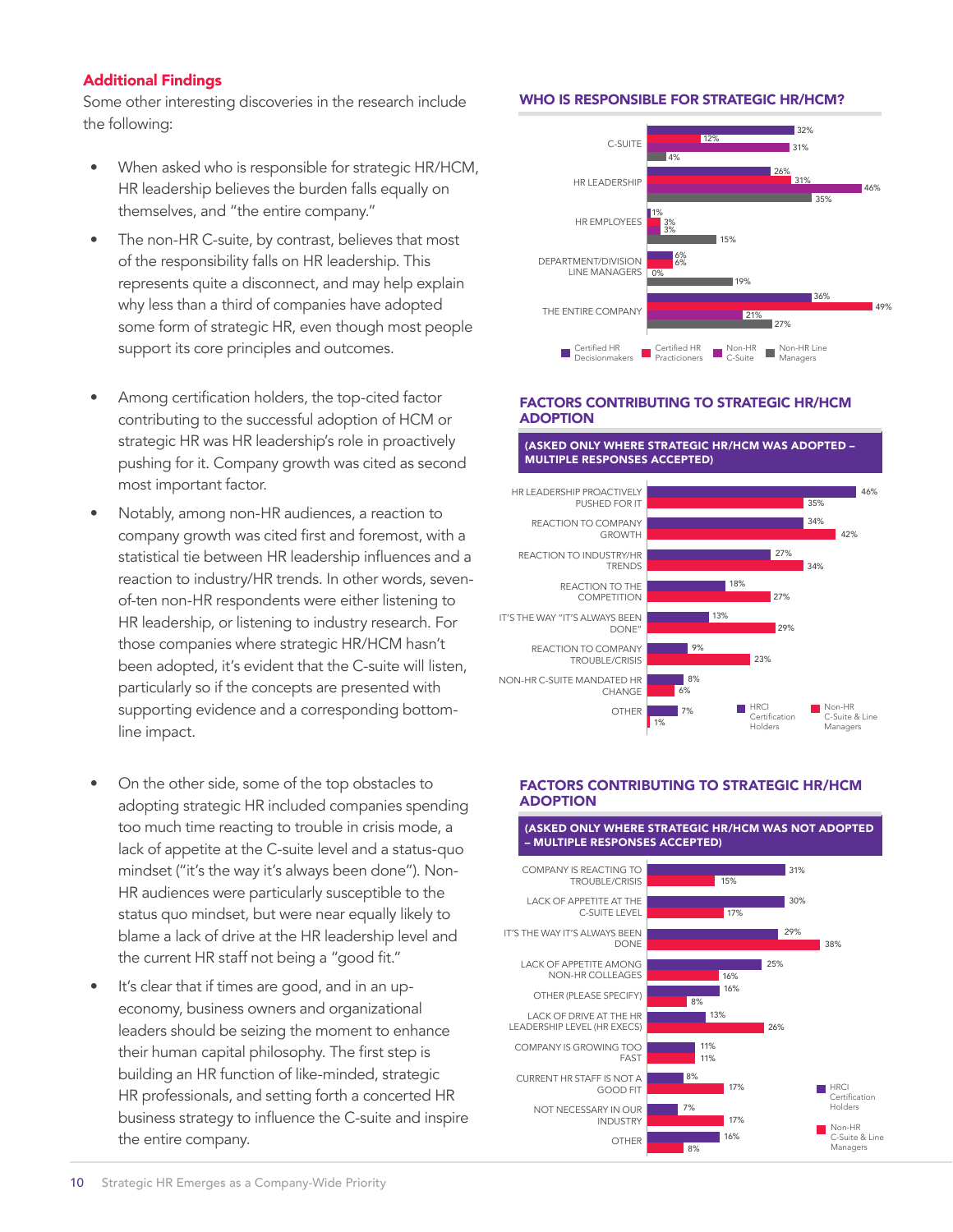# A New Business-Results Paradigm for HR

HR must answer the call to develop a more strategic paradigm. Many real-world examples and case studies prove that it is possible, but there is also a vast body of evidence to suggest that it is not inevitable. HR cannot simply declare itself worthy and expect to be welcomed into the C-suite. HR must prove that it can effectively make the transition from cost center to profit center.

In order to accomplish this transition, it might be well to consider a lesson on break-even analysis from Econ 101, tailored specifically to the world of HR. To earn more respect, HR must develop a new perception as a productive business unit, with its own business drivers, and not just a service unit. This also means

constructing more meaningful HR metrics to both track and predict success. Such metrics might fall into such areas as Time to Break-Even for different categories of employees, with goals and strategies for reducing that time. Or raising the Performance line from average and expected (see the dotted red line below) to desirable and accomplished (see the green line below). By accomplishing these two goals, for example, perhaps Talent Retention Time could be stretched and made more predictable. Such metrics have a measurable (and potentially impressive) impact on the bottom line.

The result: HR becomes viable and invaluable. HR becomes a profitable business unit, with a key to the C-suite.



*"The biggest characteristic in an HR hire I look for is intellectual curiosity. I say that because in HR it has a tendency to attract people who want to take care of people – but the reality is that HR is a role in an organization that has to be intellectually curious – see something, recognize it is an opportunity or problem, do everything*  to try to figure out what it is *about."*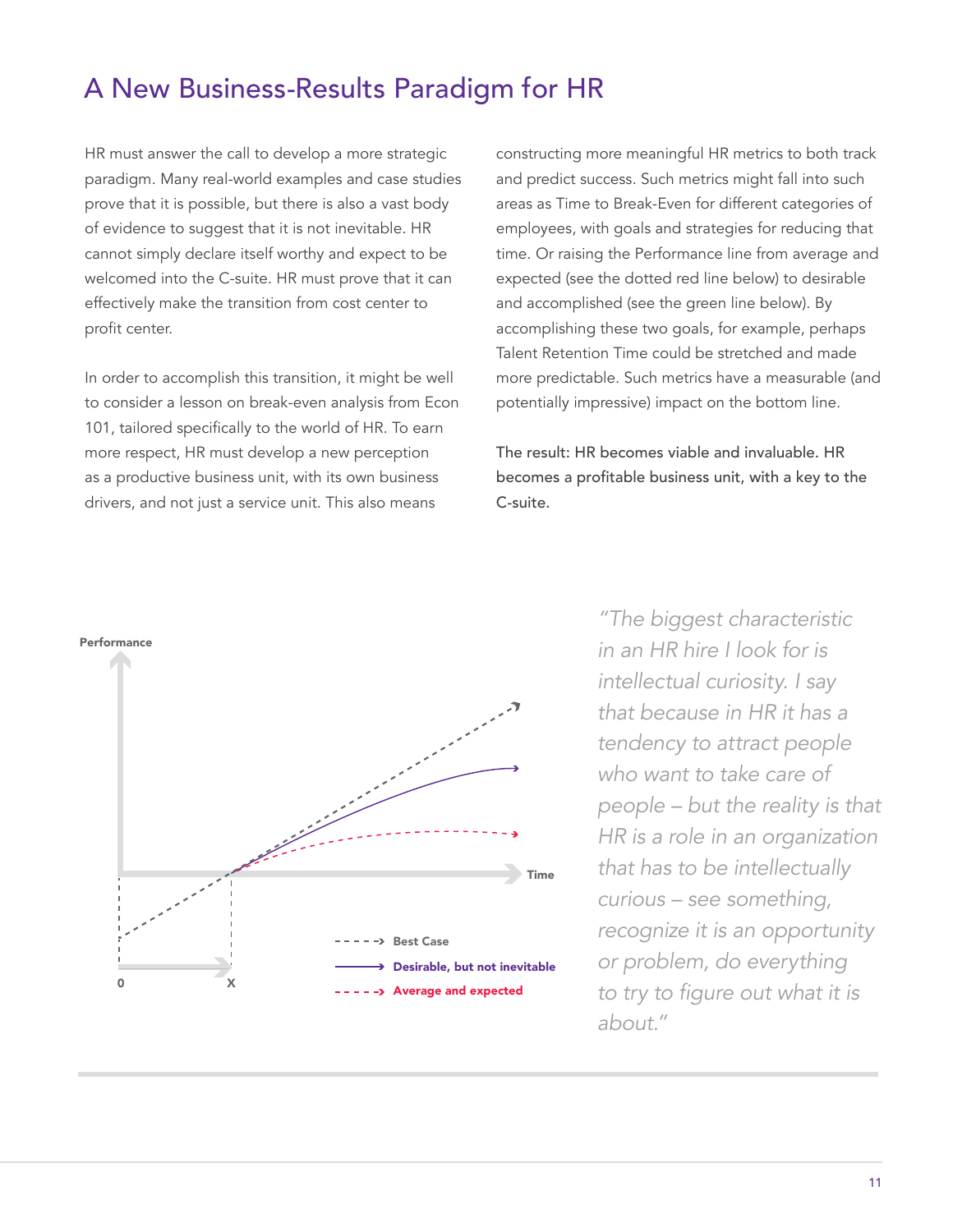# **HRCI Commitment to HR as a Strategic Business Driver**

As this research suggests, there is a strong need for HR professionals with HCM or strategic HR competencies. Further, non-HR audiences are in alignment with their HR colleagues in recognizing this need.

This is not just a mandate for HR, it is also a mandate for the C-suite and line managers to train, learn and apply more strategic HR initiatives.

HRCI is committed to ensuring that HR strategic competencies are more universally adopted. Specifically, HRCI is dedicating its resources in three important ways:

- 1. Advance examples of HR leadership that's interconnected with business and all major business functions.
- 2. Drive the HR community to become more wellrounded by strengthening its business, finance and marketing acumen.
- 3. Continue to expand and grow HRCI certification and professional development programs to enhance HR's analytical, business and strategic competencies.

The new HR must be viewed as a more reliable strategic business partner, an effective strategic counselor and a contributing member of the executive boardroom. In the years ahead, HRCI will help the HR community strengthen its business acumen, including continuing education guidance that emphasizes basic finance skills, and the profession's analytical expertise to create desired business outcomes.

HRCI will continue to keep pace with the changing needs of HR professionals and the organizations they serve. HRCI will continue to reflect and support what HR leaders do and aspire to do, with certification programs and continuous learning opportunities to meet the new strategic demands of C-suite executives, line managers and all the people who help organizations succeed.

In short, HRCI is about making organizations and people better. For the HR community, now at a crossroads, that means greater emphasis and interconnection with business and customer outcomes.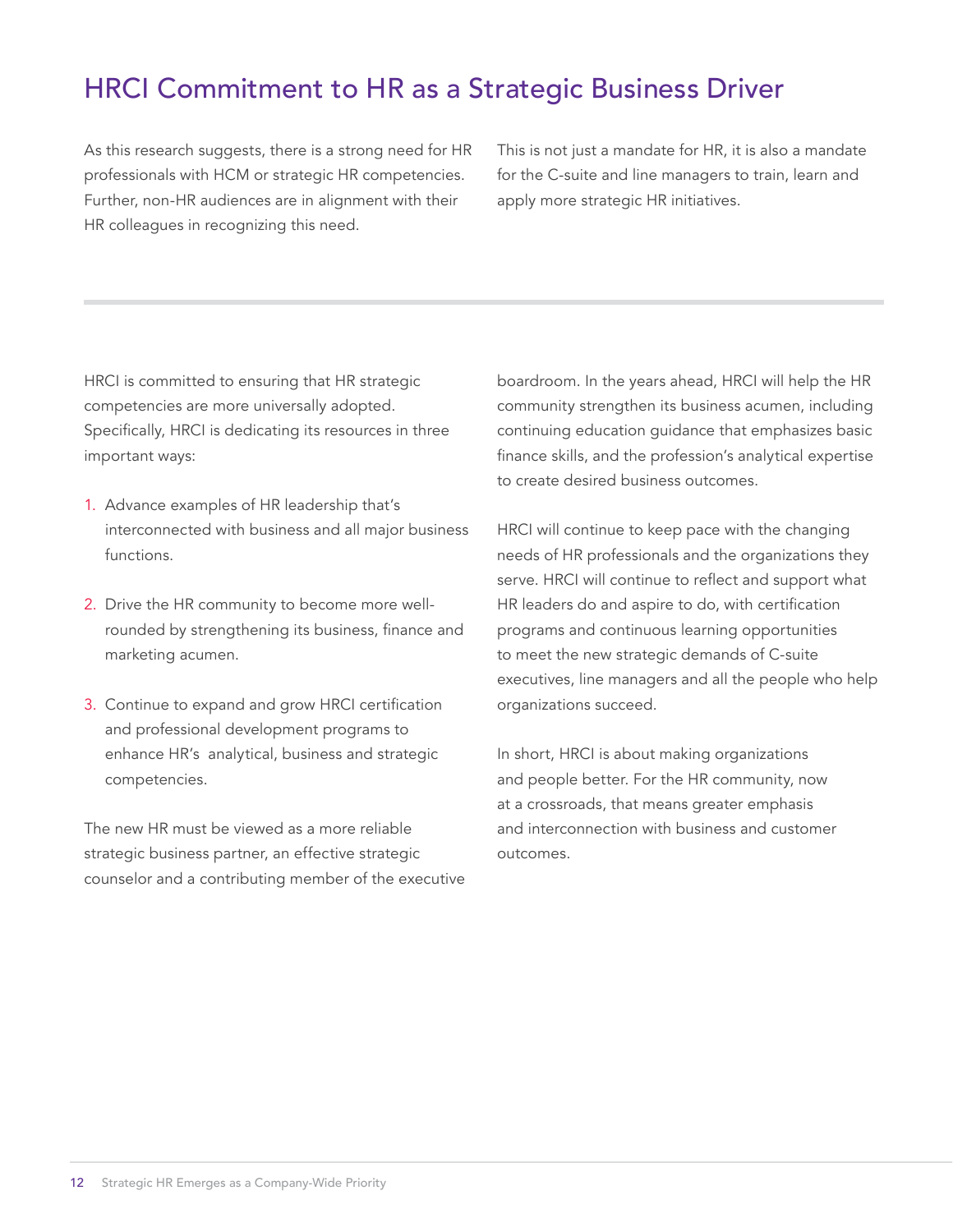# Appendix

# **ABOUT THIS RESEARCH**

HR Certification Institute® (HRCI®) commissioned Brightline Strategies, an independent, third-party research and communications firm, to complete the research contained in this report. Data was collected between February and June of 2016, and included a number of audiences, including HRCI certification holders in the HR profession, non-certification holders in the HR profession, and non-HR C-suite and line managers, as detailed below. Information was collected via qualitative and quantitative approaches, and all external (non-certification holder) audiences were qualified and surveyed via third-party panel providers.

# **PRIMARY RESEARCH SOURCES**

### HR INDUSTRY QUALITATIVE RESEARCH (IN-DEPTH INTERVIEWS)

| Audiences               | Certified HR Practitioners (PHRs) - N=20 IDIs<br>Certified HR Consultants - N=10 IDIs<br>Certified HR-Oriented C-suite (SPHRs) - N=19 IDIs                                                                                                                     |
|-------------------------|----------------------------------------------------------------------------------------------------------------------------------------------------------------------------------------------------------------------------------------------------------------|
| Dates                   | February – March 2016                                                                                                                                                                                                                                          |
| <b>Study Definition</b> | Conducted 30-40 minute one-on-one telephone interviews with certification holder professionals/leaders                                                                                                                                                         |
| Summary/Objectives      | 1) Determine what comprises a world-class HR function (breakouts for "tactical" vs. "strategic")<br>2) Explore feasibility of human capital management/strategic HR<br>3) Understand perceptions of certification credentials, curriculum and HRCI programming |

### **EXTERNAL (NON-HR/NON-CERTIFICATION HOLDER) QUALITATIVE RESEARCH (IN-DEPTH INTERVIEWS AND FOCUS GROUPS)**

| Audiences               | Non-HR C-suite Executives $- N = 11$ IDIs<br>Line Managers – 2 Online Focus Groups of N=11 Line Managers Total<br>Line Managers $- N = 8$ IDIs                                                                                                                                                              |
|-------------------------|-------------------------------------------------------------------------------------------------------------------------------------------------------------------------------------------------------------------------------------------------------------------------------------------------------------|
| Dates                   | February – March 2016                                                                                                                                                                                                                                                                                       |
| <b>Study Definition</b> | Conducted 30-40 minute one-on-one telephone interviews with non-HR professionals/executives and two<br>online focus groups                                                                                                                                                                                  |
| Summary/Objectives      | 1) Perception audit of HR function and HRCI from non-certified C-suite and decisionmakers<br>2) Value behind "strategic" HR professionals, and effect/outcomes of certified HR professionals<br>3) Assess the degree to which HR strategy affects achievement of companywide and departmental<br>objectives |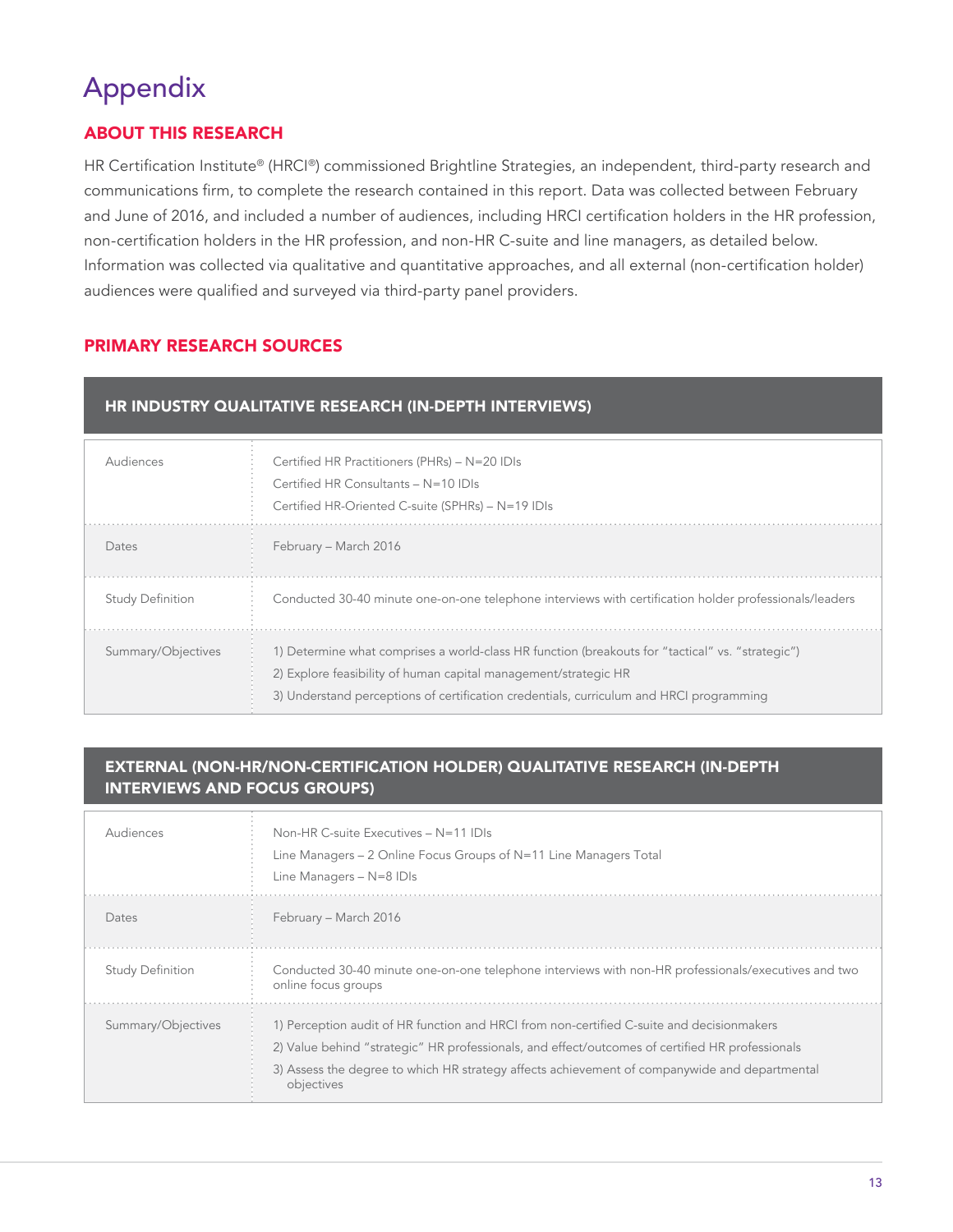### HR INDUSTRY QUANTITATIVE RESEARCH (ONLINE SURVEY)

| Audiences               | $N=767$ complete surveys, and an additional $N=478$ partial surveys among the certified HR professional/<br>leader population                                                                                                                                                                                                        |
|-------------------------|--------------------------------------------------------------------------------------------------------------------------------------------------------------------------------------------------------------------------------------------------------------------------------------------------------------------------------------|
| Dates                   | April 28, 2016 to June 3, 2016                                                                                                                                                                                                                                                                                                       |
| <b>Study Definition</b> | HR function gap analysis and study of current certification holders                                                                                                                                                                                                                                                                  |
| Summary/Objectives      | 1) Understand views on the "current state and practice" of human resources across various industries and<br>professional/leadership levels<br>2) Assess the extent to which HCM/strategic HR has been adopted at certification holder organizations,<br>as well as corresponding perceptions, satisfaction and willingness to engage |

# EXTERNAL/NON-CERTIFIED QUANTITATIVE RESEARCH (ONLINE SURVEY)

| Audiences               | N=571 complete surveys collected from a panel of non-HR certified stakeholders (non-HR C-suite, line<br>managers and non-HRCI certified HR practitioners)                                                                                                         |
|-------------------------|-------------------------------------------------------------------------------------------------------------------------------------------------------------------------------------------------------------------------------------------------------------------|
| Dates                   | May 18, 2016 to June 20, 2016                                                                                                                                                                                                                                     |
| <b>Study Definition</b> | HR function gap analysis and study of non-HR company leadership – "blinded" study in that it made no<br>mention of HRCI as the source/research sponsor, and respondents were recruited from external panels<br>based on not having HRCI certifications            |
| Summary/Objectives      | 1) Test awareness/views on HR function, current effectiveness and HCM/strategic HR feasibility<br>2) Understand critical HR focal areas, potential gaps in current performance and appetite for future<br>enhancement through strategic HR and ancillary services |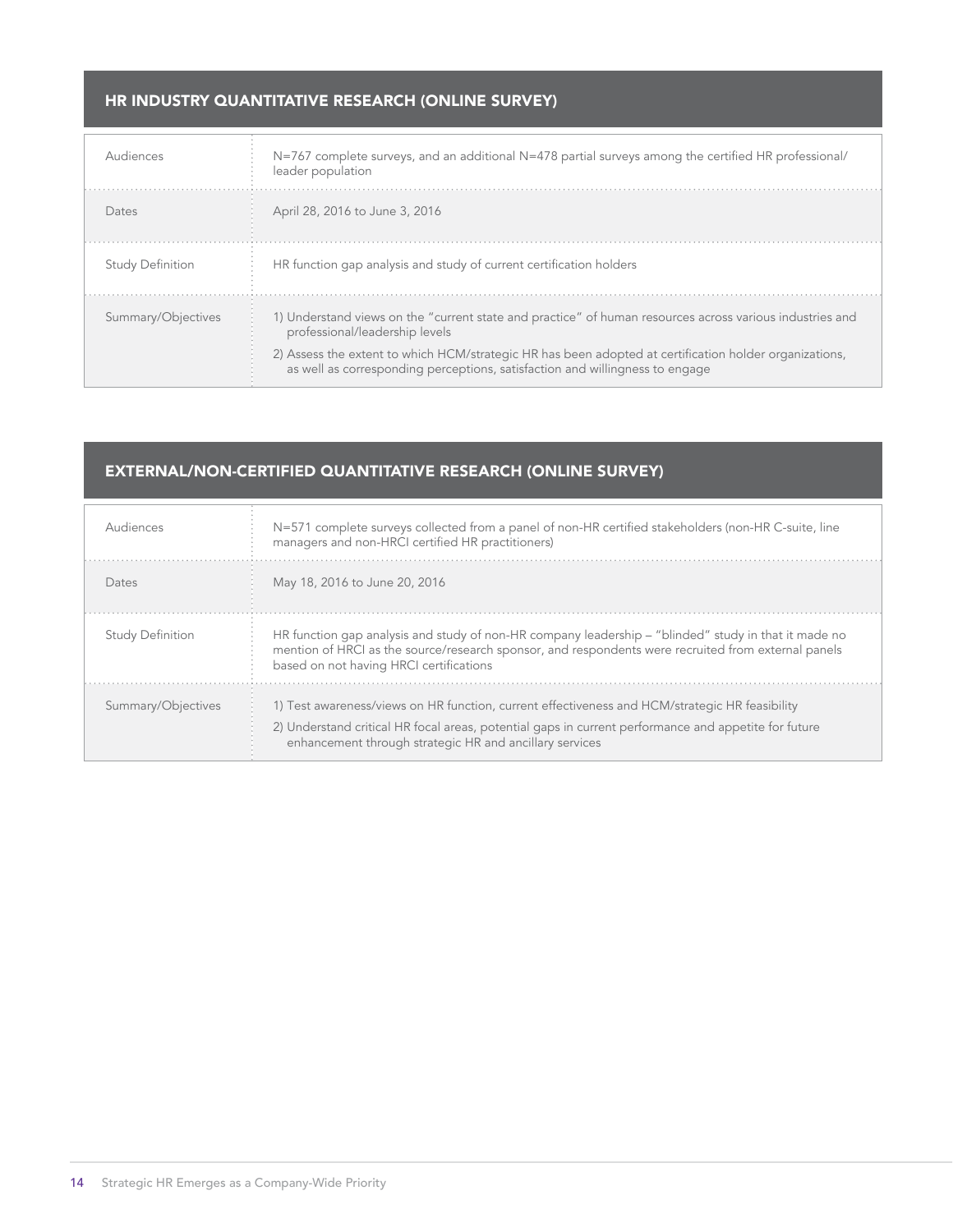# **Bibliography / Table of Sources**

- (1) Bersin, Josh. "Predictions for 2017: Everything Is Becoming Digital." Bersin by Deloitte. 6 December 2016. < https://www.bersin.com/Practice/Detail.aspx?id=20454>.
- (2) Denning, Steve. "How Strategic HR Wins the Keys to the C-suite." Forbes. April 2011. <http://www.forbes.com/sites/ stevedenning/2011/04/06/how-strategic-hr-wins-the-keys-to-the-C-suite/#5c72b16333d5>.
- (3) HumanResourcesMBA. "The World's 30 Most Innovative Corporate Human Resources Departments." January 2015. <http://www.humanresourcesmba.net/worlds-30-innovative-corporate-human-resources-departments/>.
- (4) Ultimate Software. "Yamaha Corporation of America: Transforming Human Resources Into a Strategic Resource. Case Study. <http://www.ultimatesoftware.com/UltiPro-Case-Study-Yamaha-Corporation-of-America>.
- (5) Rouse, Margaret. TechTarget via Whatls.com. "Definition: Human Capital Management (HCM)." Accessed December 2016. <http://searchfinancialapplications.techtarget.com/definition/human-capital-management>.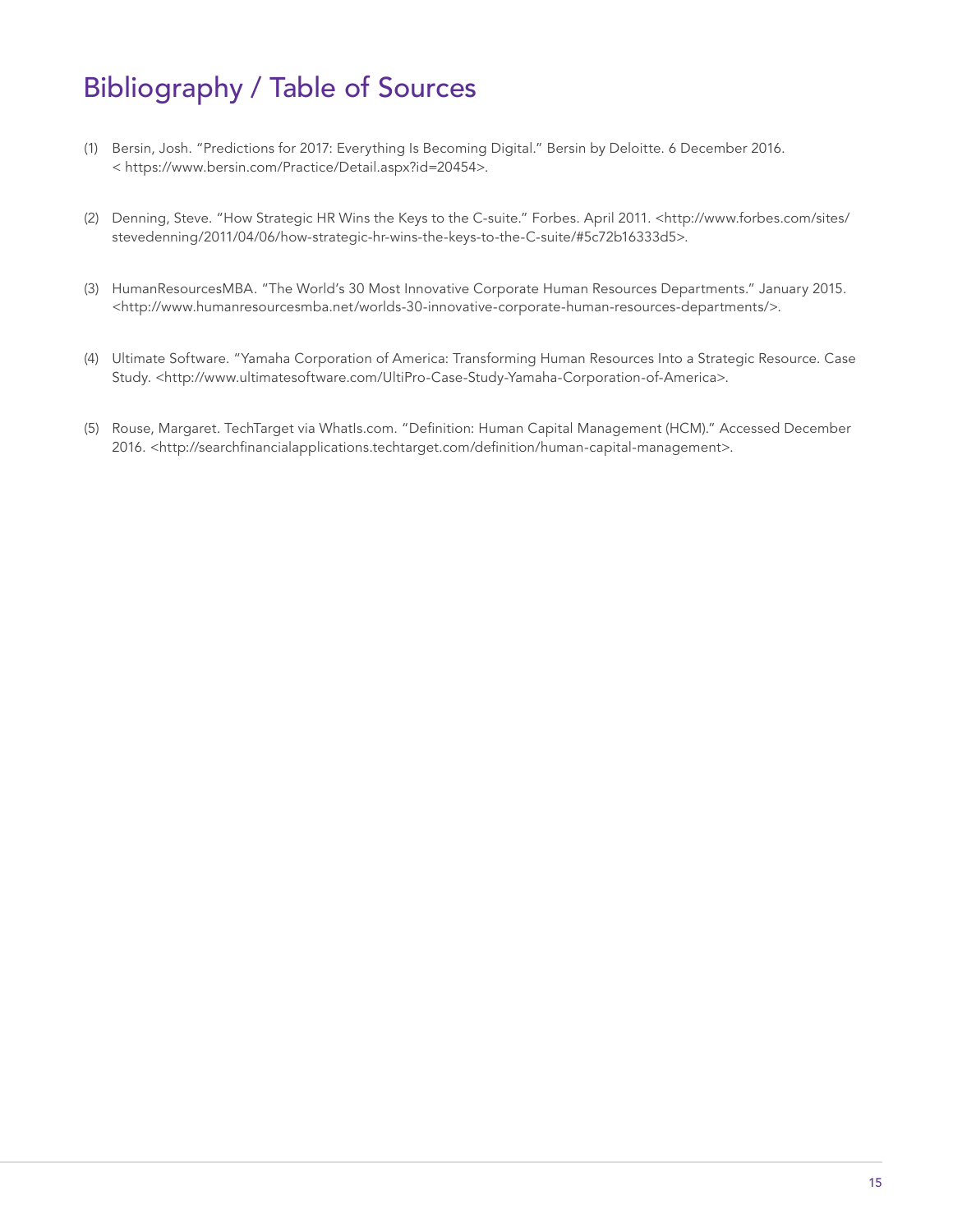# FOR MORE INFORMATION ABOUT THIS STUDY, CONTACT:

media@hrci.org +1-866-898-4724 (U.S. Toll Free) +1-571-551-6700 (Toll)